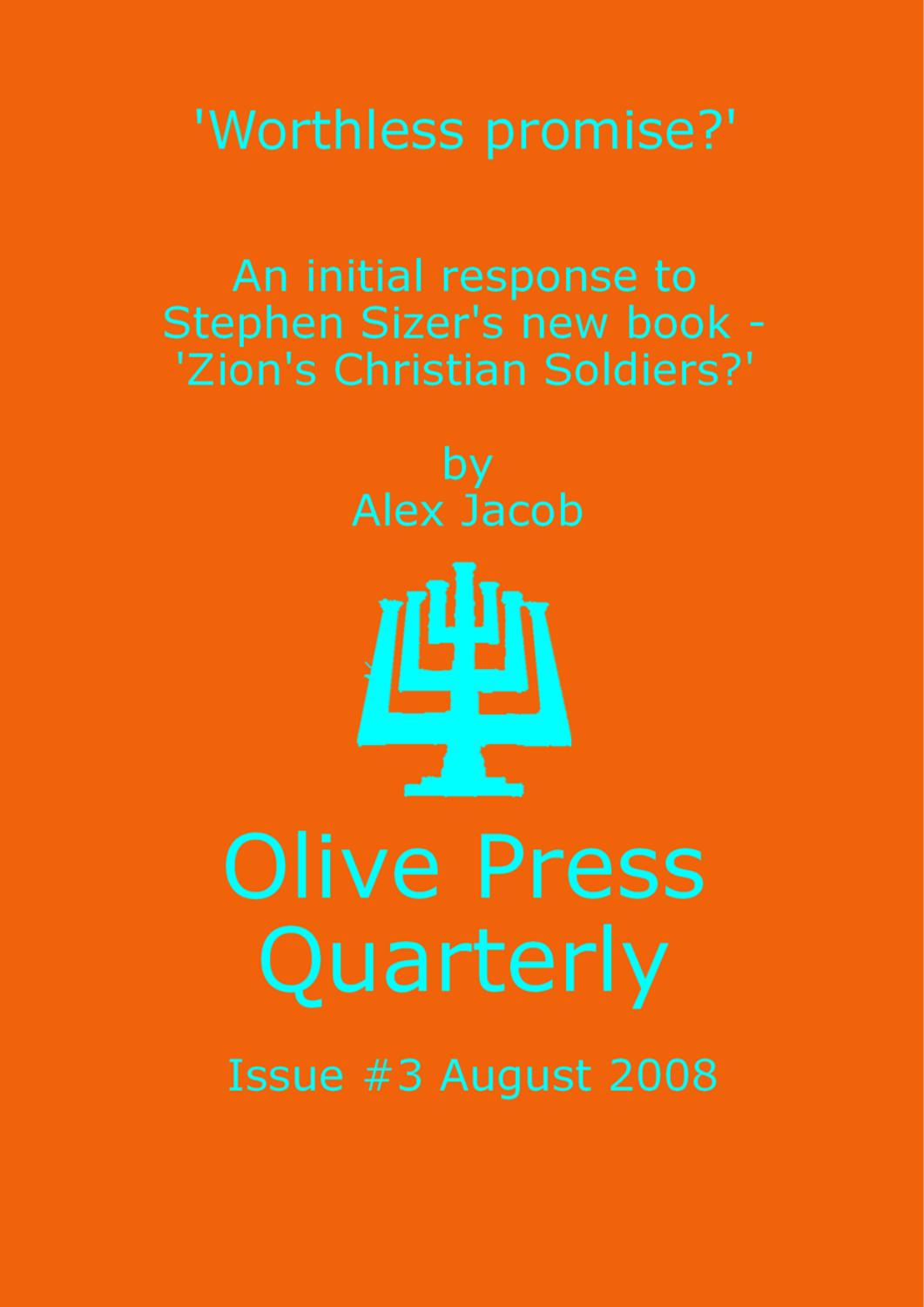Welcome again to 'Olive Press Quarterly', now in its third year of publication

'Olive Press Quarterly', features articles that cover a wide spectrum of issues which relate to the ministry of  $CMJ$ .

Articles are contributed by  $CMJ$  staff (past and present), also by Trustees, Representatives, CMJ supporters or by interested parties.

Articles do not necessarily portray  $CMJ$ 's standpoint on a particular issue but may be published on the premise that they allow a pertinent understanding to be added to any particular debate.

Subscriptions: 01223 894996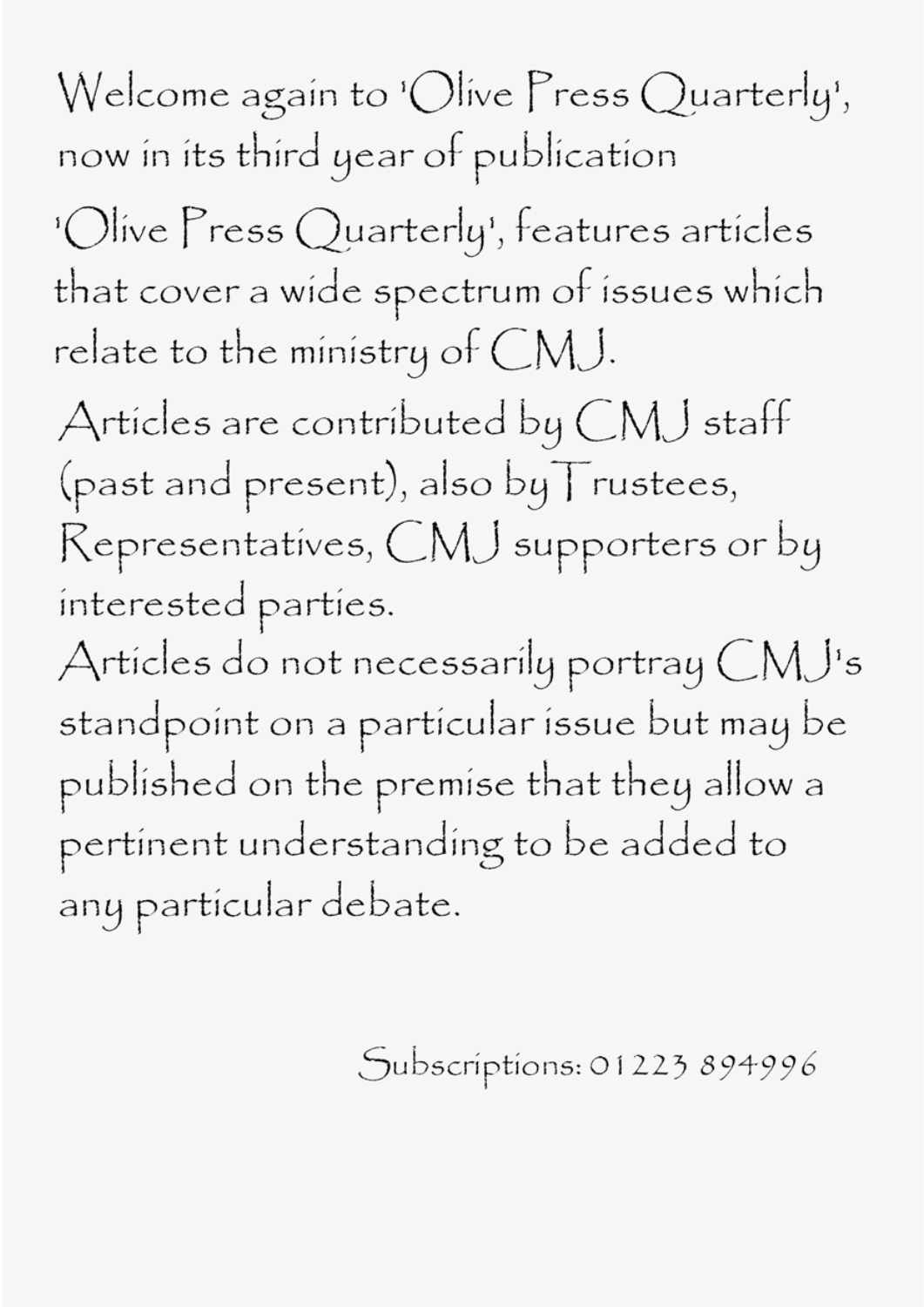### Introduction

In making an initial response I will focus in on what I perceive as four main weaknesses within Stephen Sizer's new book, namely 1) His over simplistic defining of Christian Zionism. 2) His dependence on secondary sources. 3) His largely polemic style and 4) His repeated Biblical and Theological errors. However in this initial response, one is aware of being somewhat selective and also that there is much further discussion and debate needed.

#### Two opening questions

 I will begin with two related questions; namely, why is Stephen Sizer's new book important and why does it demand a coherent response?

 Firstly, the book is important and demands a coherent response because of the themes it engages with, namely the Bible, Israel and the Church. Such themes are fundamental within any mature Christian theological system of understanding. This is especially the case for a missionary society like CMJ with a calling to share the Gospel faithfully within Jewish communities and to work towards true reconciliation. Alongside this theological significance, there is clearly both a 'political' focus especially within the context of the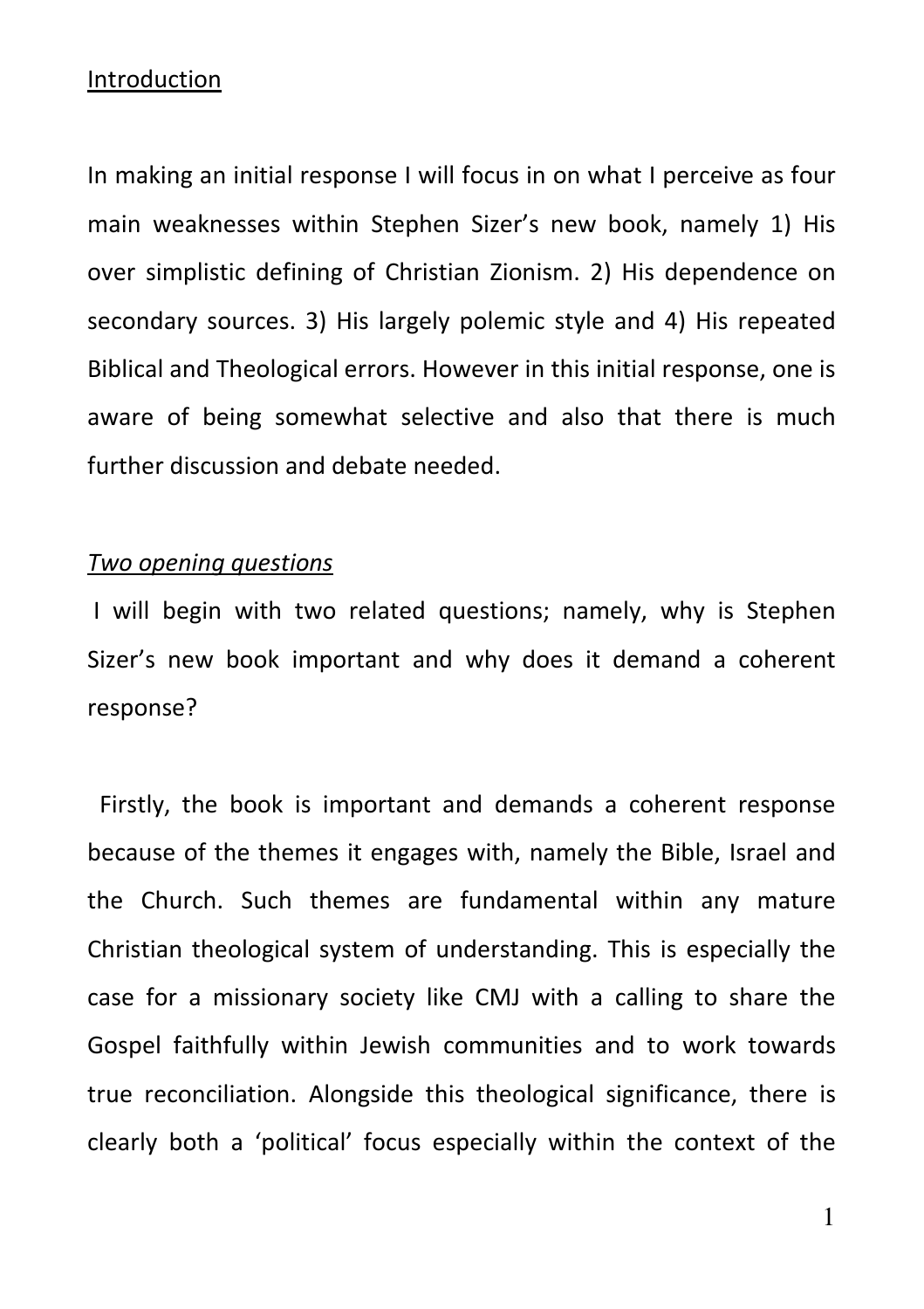search for justice and peace within the Middle East and a 'spiritual' focus to do with God's redemptive purposes and promises. However, I would be cautious of separating the 'political questions' from the 'spiritual', as I believe they are interwoven within the one calling of Christian discipleship. Stephen Sizer should be applauded for raising such issues and challenging the wider church community to face tough questions about the pursuit of peace and justice alongside interpreting the Bible in faithful ways.

 Secondly, the book is important and demands a coherent response because of the numerous and significant endorsements the book has received. For example, John Rackley (President of the Baptist Union) describes Stephen Sizer as "the foremost authority on the phenomenon of Christian Zionism in Britain today"<sup>1</sup> and Greg Albrecht (President of Plain Truth Ministries) states that " ZCS ought to be on the required reading list for all students of the Bible"<sup>2</sup> In addition to such endorsements the book concludes with a sermon on "The place of Israel" from John Stott, who is perhaps the most respected Anglican Evangelical theologian and communicator of recent decades. Within all of this I sense there has been a shift within the theological climate especially as it relates to CMJ. In the past most key evangelicals, building on from the foundations laid by early

<sup>1</sup> Quoted in *For Zion's Sake,* Paul Wilkinson, Paternoster,2007 :49

<sup>2</sup> From list of endorsements - Zion *Christian Soldiers,* IVP, 2007.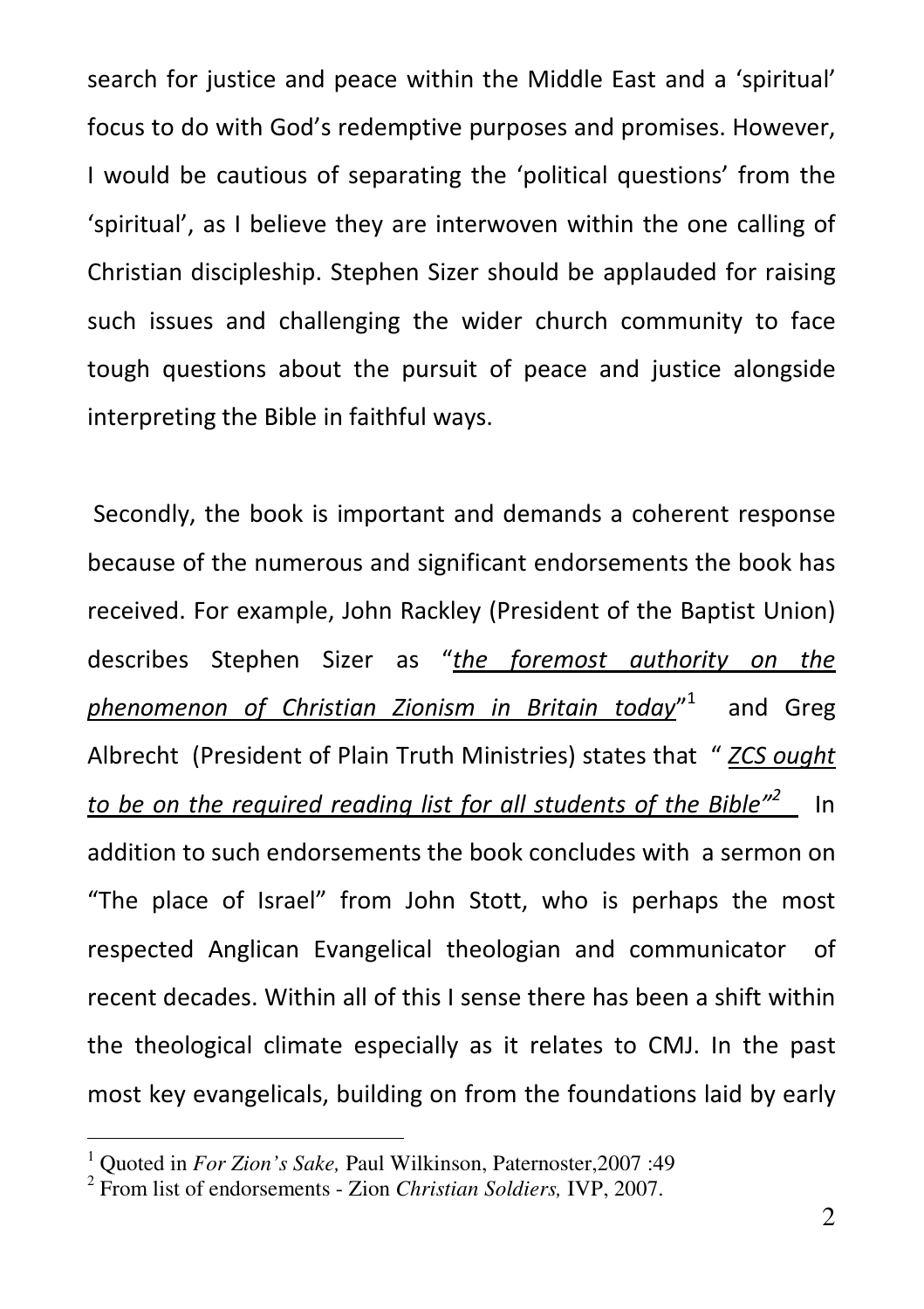Biblical restorationist pioneers such as William Wilberforce, Charles Wesley, Charles Simeon, Lewis Way, Bishop Alexander, Bishop Ryle, Charles Spurgeon etc, would be to differing degrees in broad support of the general assumptions and goals of groups such as CMJ. However, this is no longer the case. The evangelical Christian community both within and beyond the Anglican communion seems in a much more 'fluid state' with input from Colin Chapman, Stephen Sizer, Sabeel<sup>3</sup> and others gaining significant support and causing a possible paradigm shift in general support and theological thinking.

# The role of CMJ

1

 I believe CMJ is in a hugely privileged and significant position to make a coherent response and to help the wider evangelical Christian community to explore what is meant by terms such as 'Christian Zionism' and to engage robustly with Stephen Sizer's presuppositions, arguments and agendas. This is because CMJ has a historically proven track record of demonstrating Christ-like love for Jewish People alongside a Biblically mature ministry rooted in reconciliation and expressed through evangelism, encouragement, and education. Clearly CMJ has and continues to have a vision of

<sup>&</sup>lt;sup>3</sup> Sabeel is an Arabic word meaning "The way or the spring" and is the popular term for the Palestinian Ecumenical Liberation Theology Centre. This centre has grown out of a number of conferences, the first being in 1990 and was closely related to Naim Ateek (Canon of St Georges Anglican Cathedral in Jerusalem) publication "*Justice and only Justice :A Palestinian Theology of Liberation"*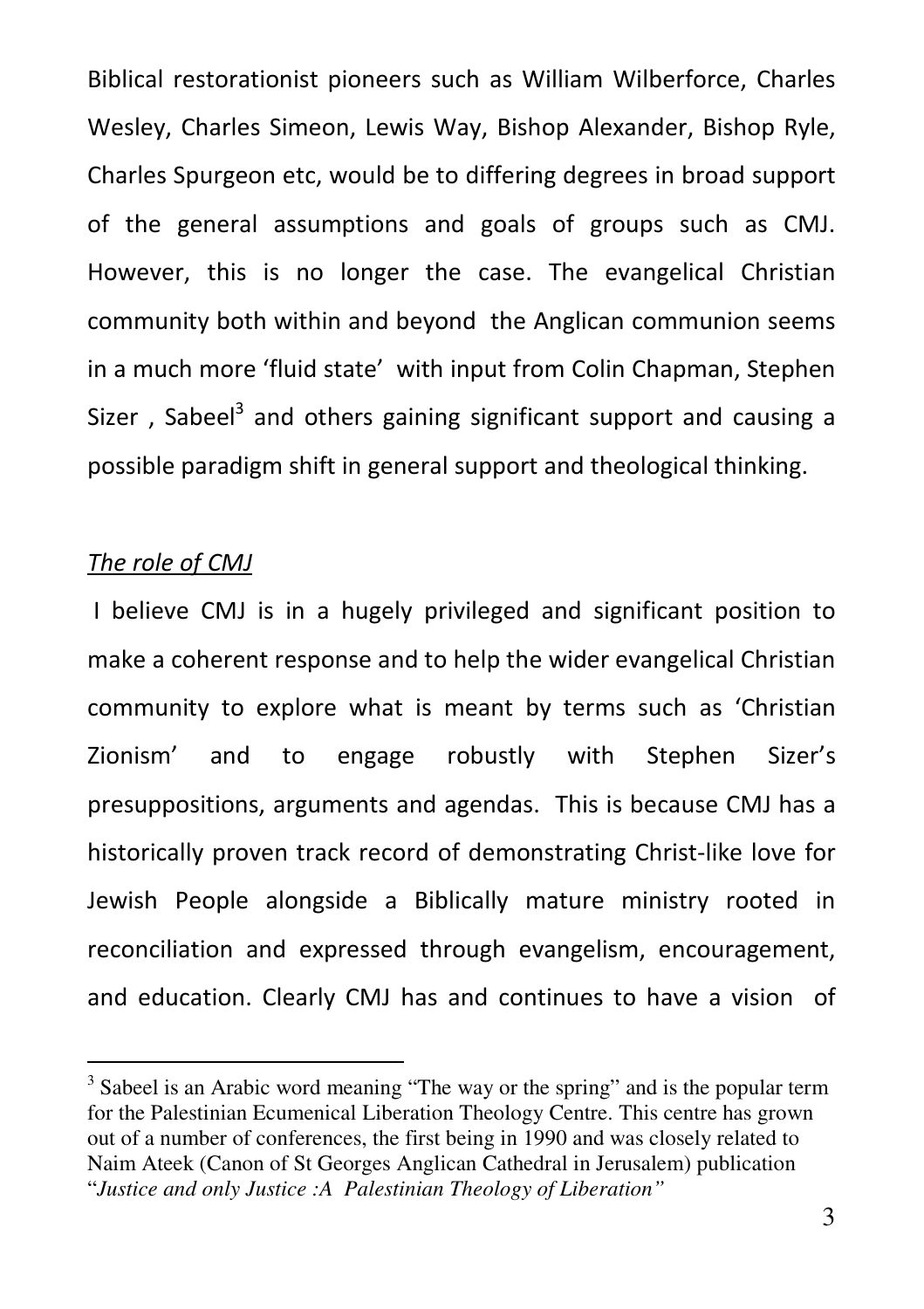restoring Jewish people to their inheritance but this is done in ways which simply do not correlate to Stephen Sizer's overview of Christian Zionism, which is deemed by him to be an unhealthy mix of the eschatologically pessimistic, the naïvely fundamentalist, the Palestinian hating and the right wing oppressive. If Christian Zionism means what Stephen Sizer describes then CMJ is definitely not a Christian Zionist group. In fact, I would find it hard to imagine any genuine Christian rushing to sign up to be identified in such a way! However, if Christian Zionism is a healthy mix of those maintaining a clear Biblical distinction between Israel and the Church, of those working and praying towards the national restoration and salvation of Jewish people, of those combating anti-Semitism,<sup>4</sup> of those rejoicing in God's faithfulness to the Jewish people, of those carefully restoring the Church to her true Biblical roots, of those seeking the healing of the schism between Jew and Gentile, of those longing for the promised return of Jesus to Jerusalem, then CMJ I believe would be honoured to be described under the umbrella term of 'Christian Zionism.'

<sup>&</sup>lt;sup>4</sup> I would want to maintain the distinction between being Anti-Semitic and Anti-Zionist. I think Stephen Sizer is right to insist on this difference. However, I think the voice of many Jewish people (see for example the open letter written this year by the British Messianic Jewish Alliance to Church leaders- www.bmja.net/statement) need to be heard which argue that the current rapid growth of anti-Semitism all too often these days appears in the guise of anti-Zionism.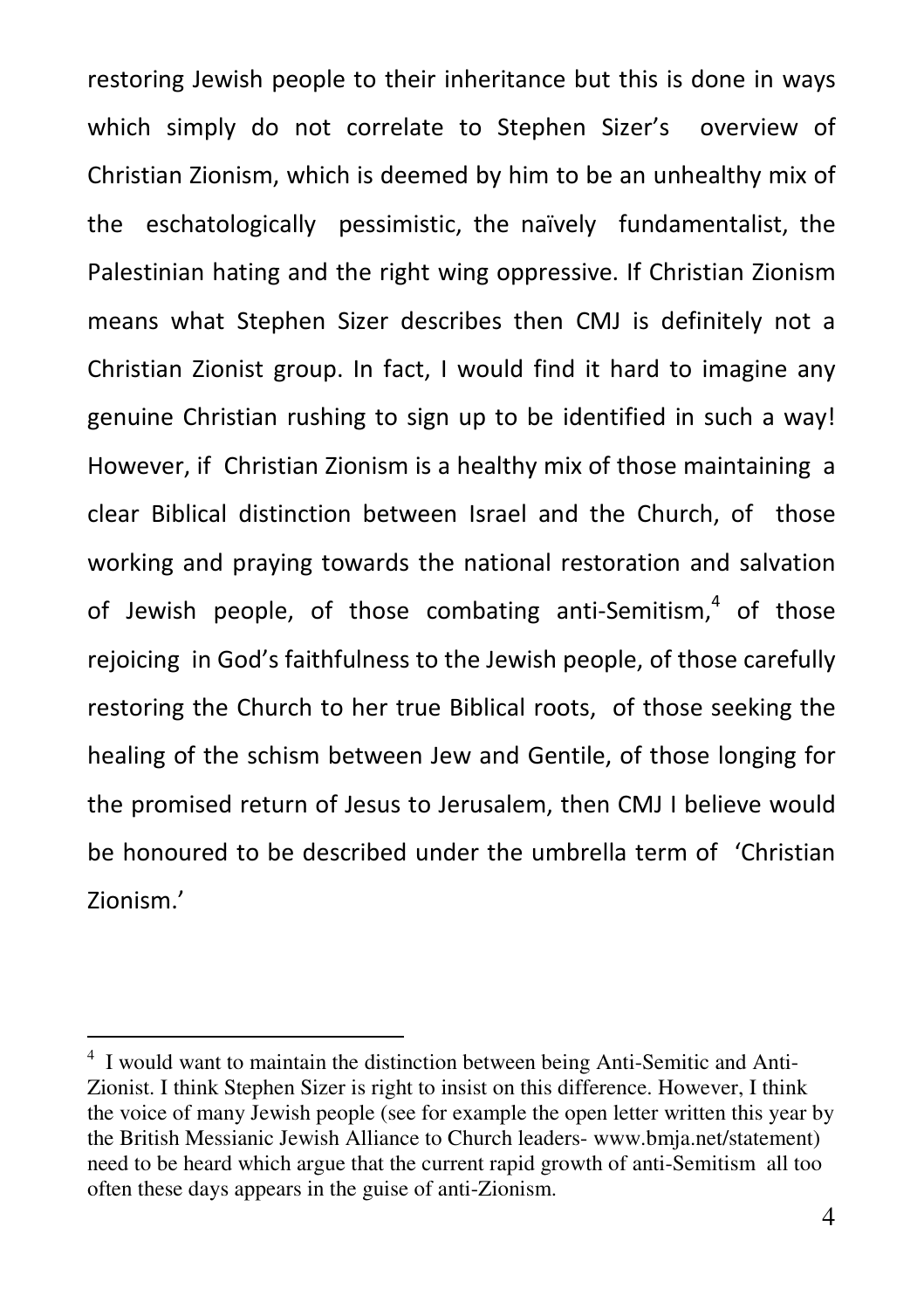## The main weaknesses of "Zion's Christian Soldiers?"

Let me now turn to addressing the main four weaknesses which I see are contained within Zion's Christian Soldiers.

Firstly, as I have already indicated in his dealings with 'Christian Zionism' Stephen Sizer describes Christian Zionism in a very simplistic and one-dimensional way. He quotes from a few supporters of Christian Zionism such as John Hagee, Hal Lindsey and Edgar Whisenants. However, these supporters of Christian Zionism are far from representative of the wide spectrum of Christian Zionists and many Christian Zionists would question or deplore some of their views and the way in which they use (or abuse) Biblical texts. Also Stephen Sizer places Christian Zionism almost entirely into a pre-Millennial dispensational theological structure. Again this is over simplistic and unrepresentative. In addition to this Stephen Sizer historically reviews Christian Zionism from a starting point in 1800. This is in my opinion too late as it misses some significant earlier developments in 'Christian Zionist'<sup>5</sup> theology especially in regards to aspects of prophetic interpretation within early  $(16<sup>th</sup>$  century) Puritanism.

<sup>&</sup>lt;sup>5</sup> I use the term 'Christian Zionism' here as I think it is a helpful inclusive term, yet I think the term was not first used until as late as 1896 by Theodore Herzl.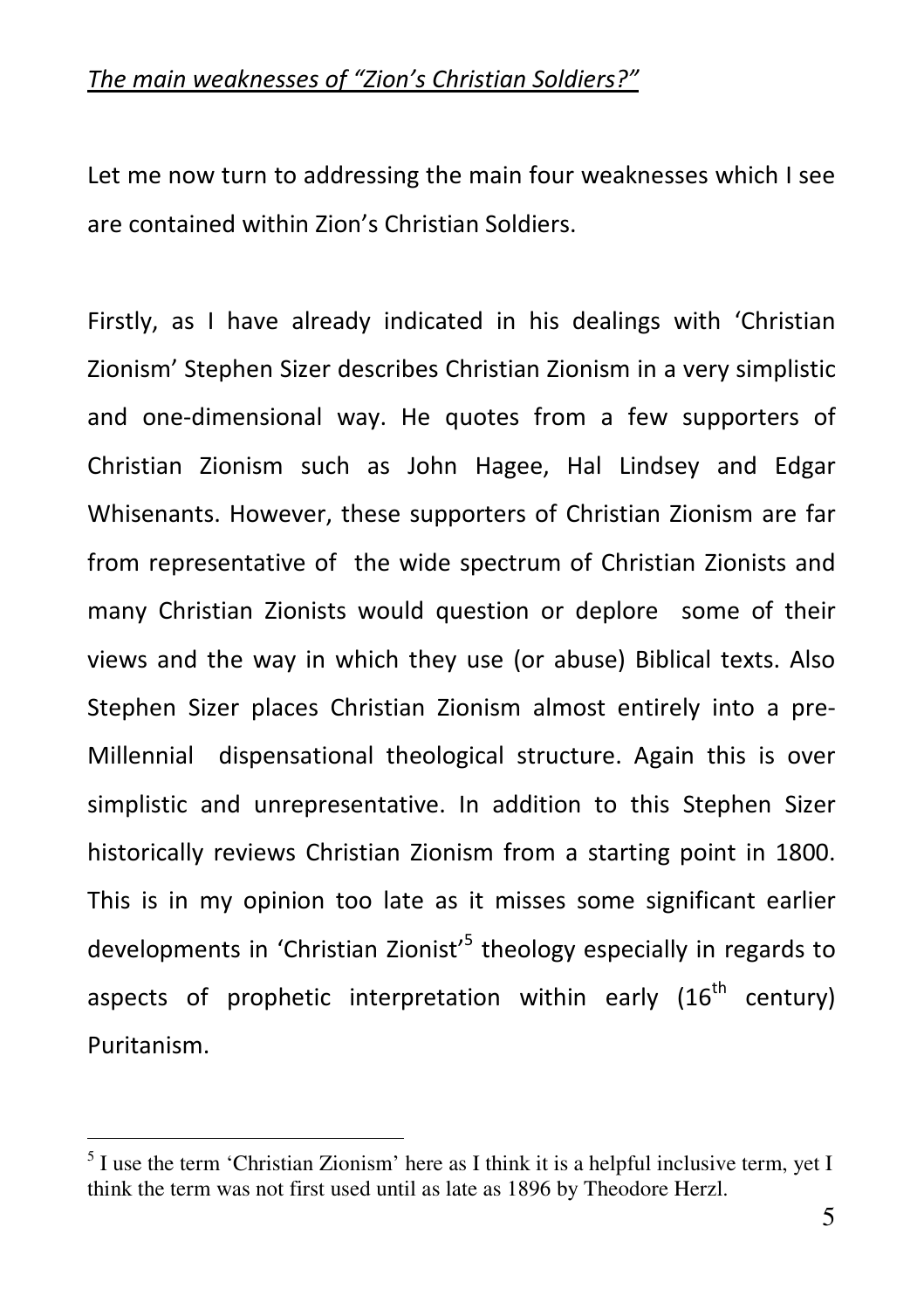Secondly, Stephen Sizer relies heavily on secondary sources. I sense he has not really engaged with those who he is so critical towards. He then builds his own position up by drawing from "dubious" sources such as Uri Davis, a known holocaust denier and Noam Chomsky who publicly defended the 9/11 terrorist actions. In all of this the reliance Stephen Sizer has on the 'Chomsky-Finkelstein-Ateek school of history' in partnership with a prevailing Sabeel based liberation theology is clearly demonstrated.

Thirdly, Stephen Sizer writes in the style of a propagandist. There is nowhere in which I sense Stephen Sizer has engaged with Jewish identity issues. There is no mention of the Holocaust, no mention of the 583,000 Jews expelled from Arab lands, no mention of the centuries of 'Christian anti-Semitism', no historical context given to the United Nations partition plan or resolution 242, no mention of Arab aggression, no mention of the concessions Israel made in order to make the Camp David initiative possible, no mention of the recent growth of Messianic Judaism<sup>6</sup> (Jewish Believers in Jesus). Alongside this there is a 'deafening silence' in regard to the 'militant Islamic

<u>.</u>

 $6$  I would want to present a case that the growth of Messianic Judaism is both a sign of God's on-going restoration of Israel (beginning with a faithful remnant?) and a potential gift within the pursuit of true reconciliation firstly between Jew and Christian and then more widely.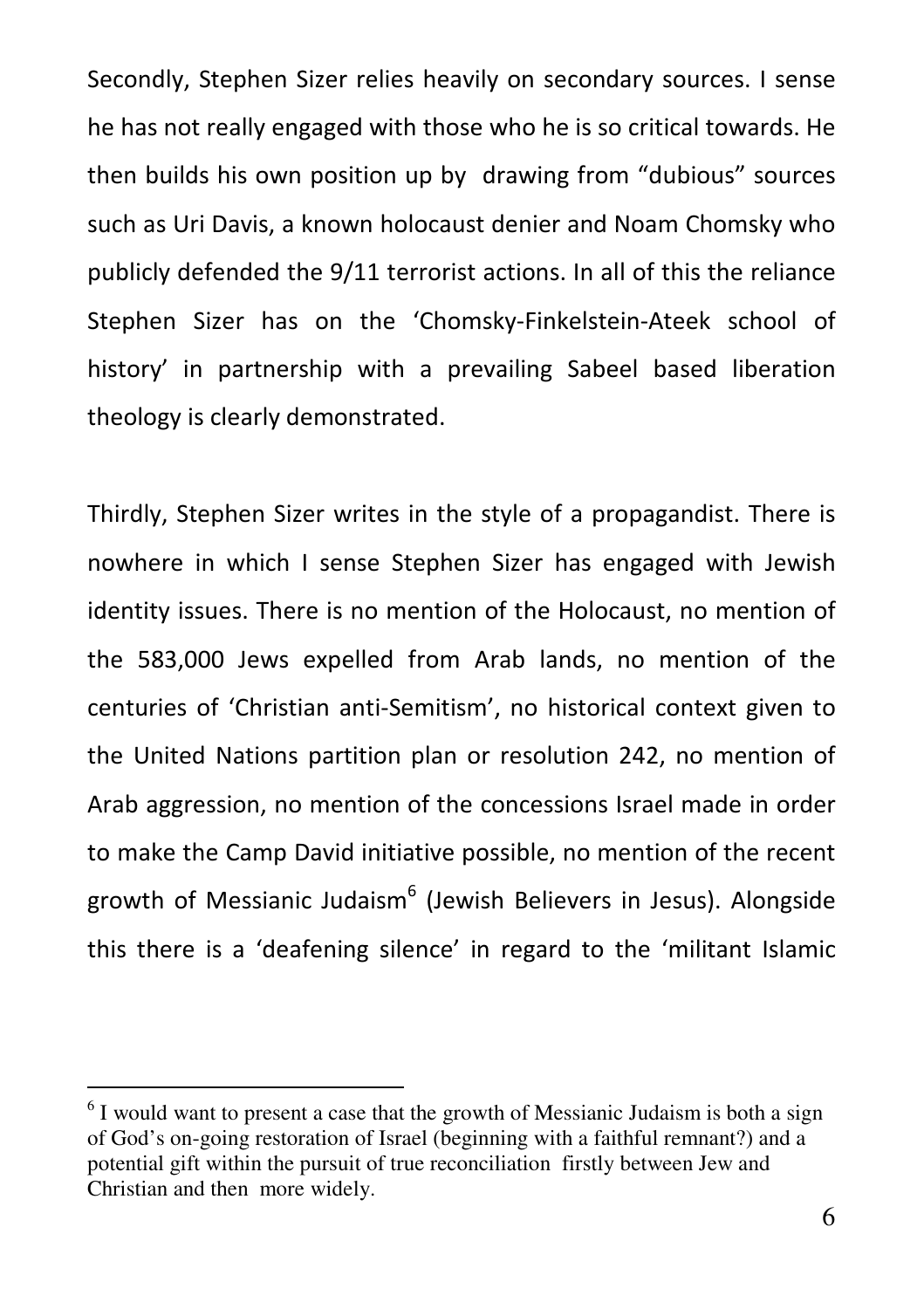agenda<sup>,7</sup> which has caused great sufferings to Arab/Palestinian Christians within parts of the Palestinian controlled areas. In all of this and more we are given a fearsome polemic. In the desire for the church to act justly and love mercy we need a balanced peace advocate. Sadly Stephen Sizer fails to provide this.

Fourthly, Stephen Sizer offers us repeated Biblical and theological errors. He often misuses or abuses the text. These are so numerous, space does not allow me to list them fully or to deconstruct them completely, however, I will focus on the following five.

1) For example, on page 86-87 he states in his discussion on the chronology of return to the Land, that return is always preceded by repentance. I do not necessary see this as the only pattern outlined in scripture. For example, in Ezekiel 36 v24, the text seems to suggest return to the land is followed by a later period of cleansing and renewal. Also under the return linked to Nehemiah/Ezra, the return to the Land was followed by a major renewal of Torah living, repentance and restoration.

<sup>&</sup>lt;sup>7</sup> I find it at best strange that Stephen Sizer in analysing (in the preface of Zion Christian Soldiers) the plight of Arab Christian and the subsequent depopulation of Arab Christian Communities, he puts the focus of "blame" upon Christian Zionism.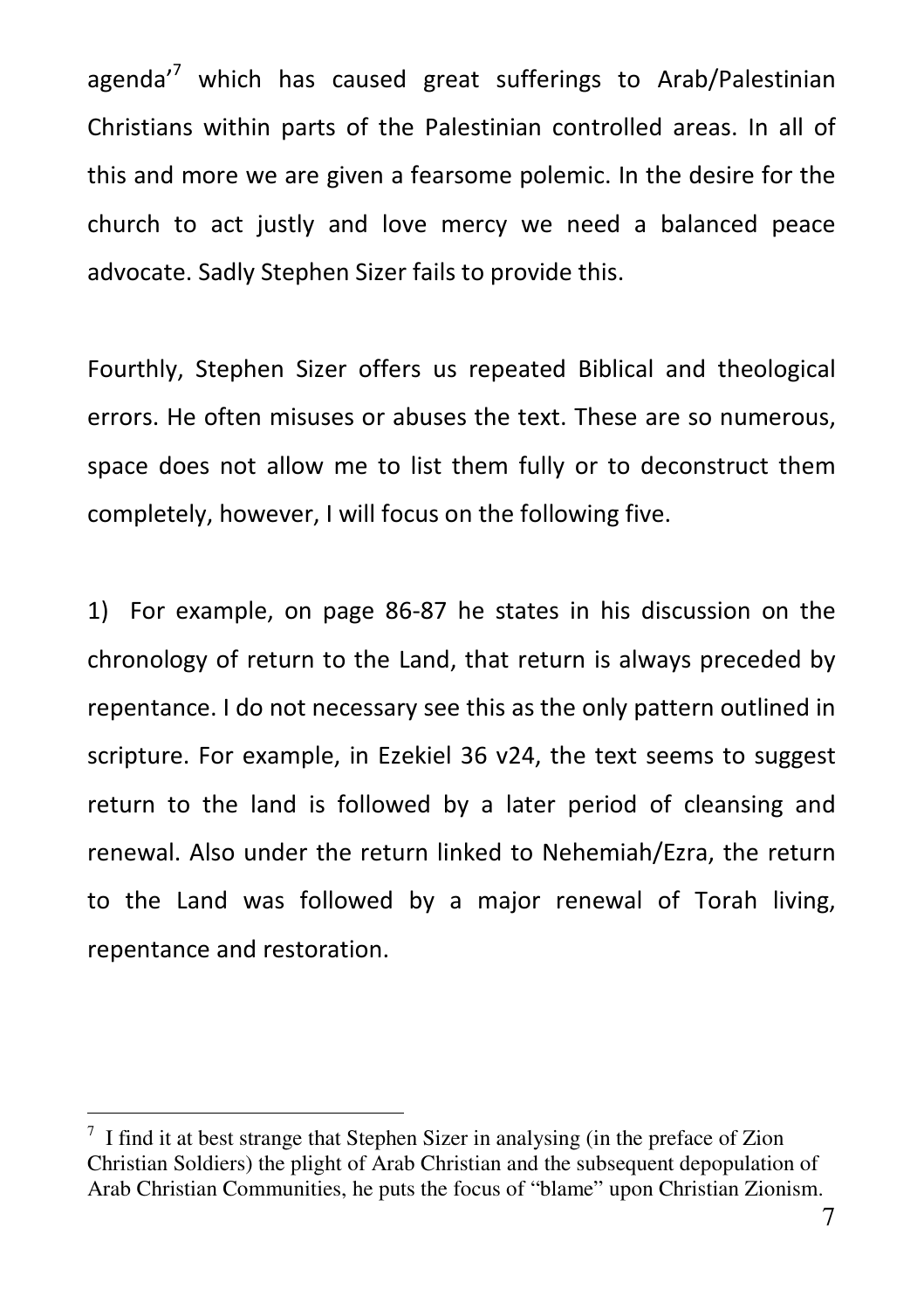2) In his dealings with the restoration of the Kingdom and the outpourings of the Holy Spirit on page 90 he states; "Since the Holy Spirit has not yet been given........" I find this statement confusing. Christian theology has wrestled $8$  with the issue of how and to what extent where "believers" indwelt or empowered by the Holy Spirit prior to the events of Acts 2. For example, Simeon (Luke 2v25-35) was clearly able to minister in and through the Holy Spirit. Clearly the Holy Spirit had not been given in fullness until the events in Acts 2, but this is vastly different to the statement Stephen Sizer makes. Again and again Stephen Sizer appears to want to 'disconnect' the Gospel message from the Biblical covenants. There is clearly an element of discontinuity which flows from the new-life Jesus brings in the fullness of the Holy Spirit, however there is also a profound continuity with the covenantal hopes and promises. There appears to me to be in 'Stephen Sizer's theology' a preference to see the Gospel, not as a fulfilment of God's faithfulness to Israel but as some sort of replacement or reworking of God's plans and promises.

3) On page 36-37, Stephen Sizer deals with the text Mark 7v1-23 and makes the statement that "Jesus annulled the restrictive Levitical Laws that determined what food could or could not be eaten. Bacon was now kosher." I think Stephen Sizer's conclusion is false. The

<sup>&</sup>lt;sup>8</sup> For a full discussion of this important area see the Themelios Journal, Volume 30, 2004.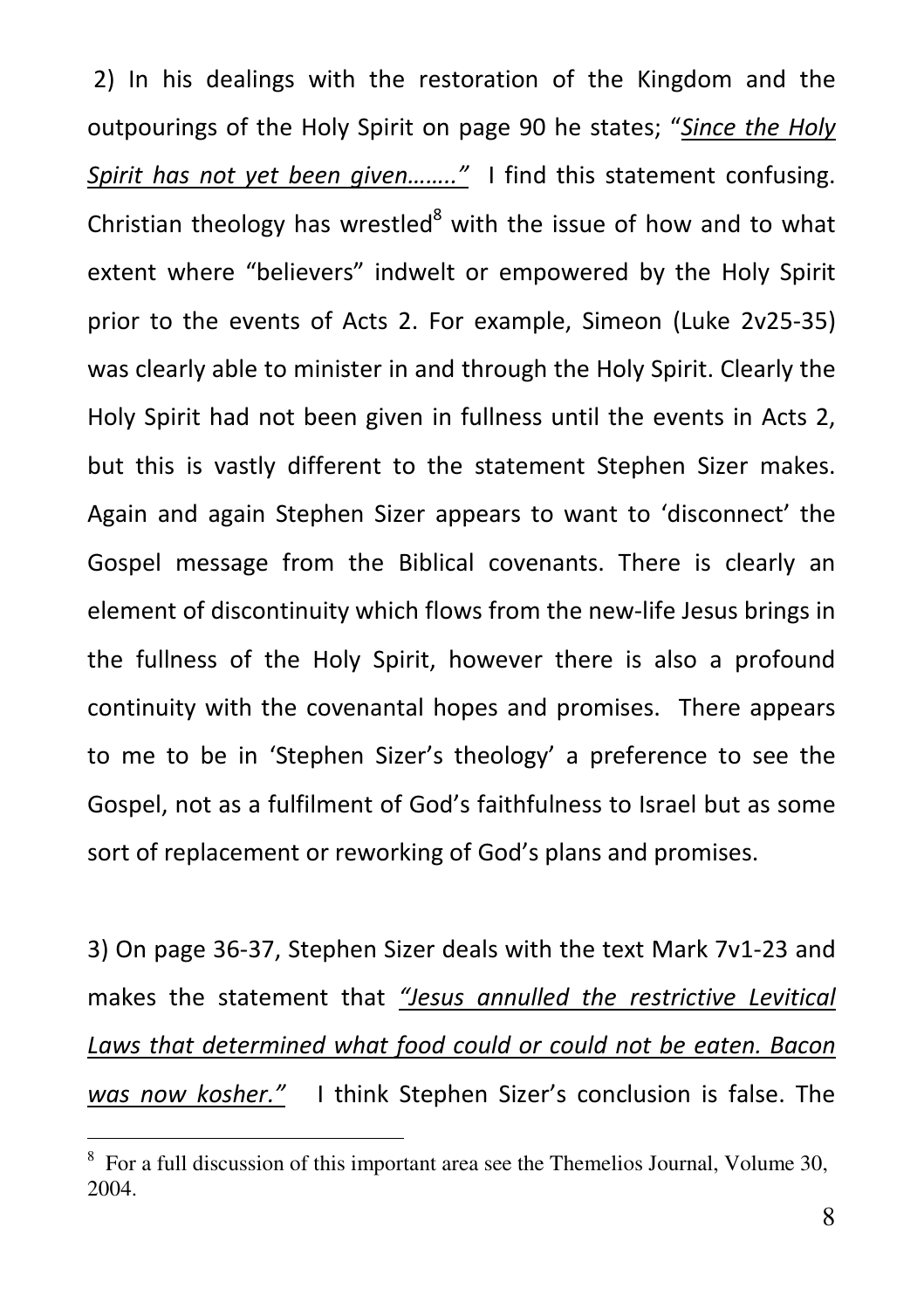issue here is not about kosher foods, but rather about ritual washing (v2) and specifically how the 'Oral Torah' is to be interpreted by Jesus and his disciples.<sup>9</sup> I find the teaching given by David Stern within his commentary  $10$  very helpful on this point. I am not sure how other Christians would weigh up Stern's arguments, but I am sure that they need to be heard and weighed rather than simply ignored<sup>11</sup> as Stephen Sizer does.

At one level it may seem somewhat of a side issue in terms of how one interprets Mark 7, however, I think it is indicative of a wider issue, namely, that Stephen Sizer again wants to wrench the gospel from its living Jewish heritage. He seems to want to avoid giving any acknowledgement of the prominent Jewish context of the early Church (Acts 21:20) or as already mentioned the current growth of Messianic Judaism. He seems determined (rightly in my opinion) to stress the unity of the "People of God" as embracing all people, but in so doing he confuses unity with uniformity.<sup>12</sup> From my reading of key texts such as Romans 9-11, the Gospel message is for everyone (Jew and Gentile) who believes/trusts in the person and work of

 $9<sup>9</sup>$  I think a similar issue is at the heart of the encounter recorded in John 7:14-24.

<sup>10</sup> David Stern, Jewish *New Testament Commentary, Clarksville,* Jewish New Testament Publications 1992.

<sup>&</sup>lt;sup>11</sup> I assume Stephen Sizer is aware of the line of argument Stern advances?

 $12$  In a similar way I suggest Sizer confuses possession of the Land with residency in the Land.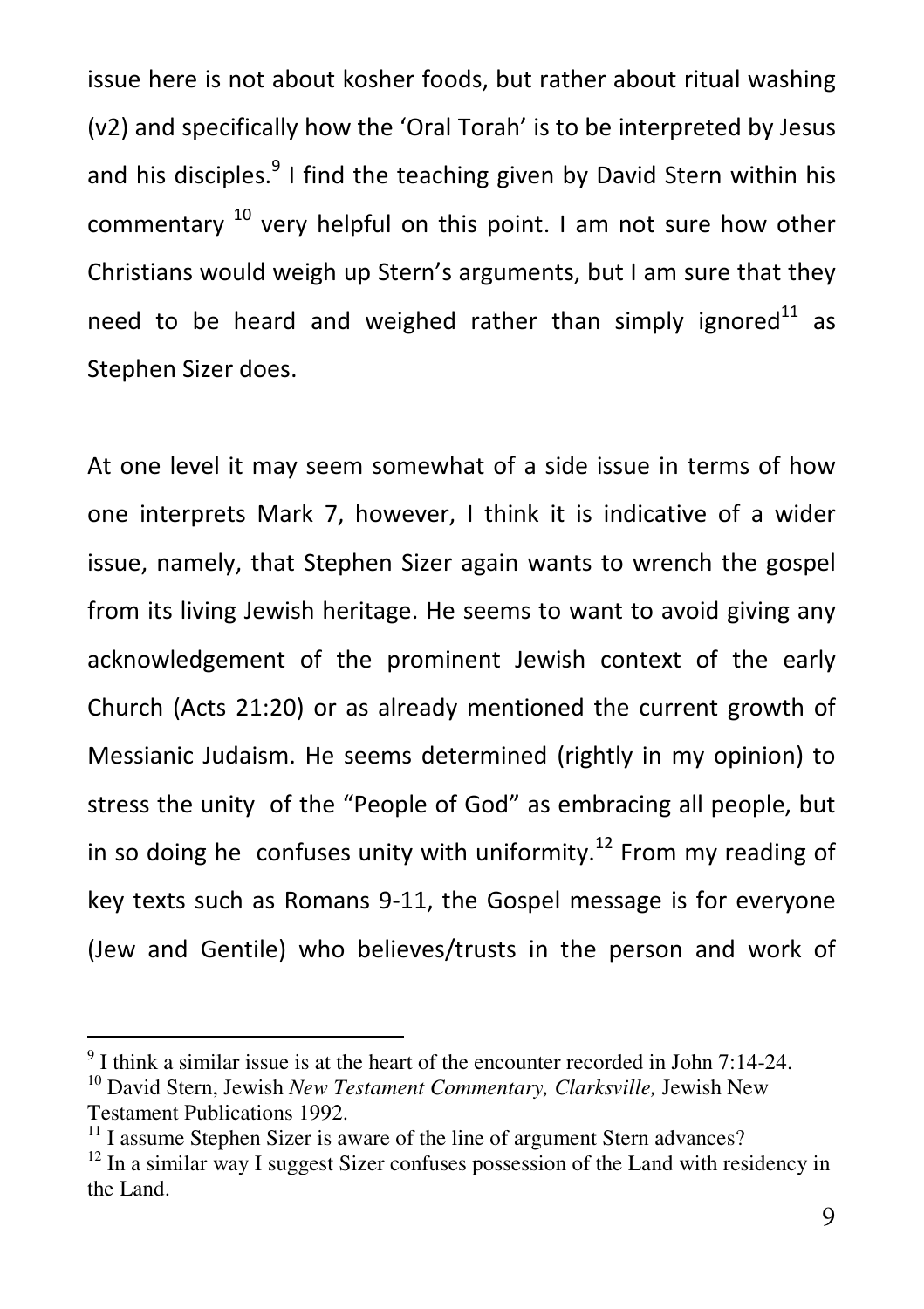Jesus.<sup>13</sup> There is indeed a wonderful inclusiveness. Yet this inclusiveness is not sourced by Jews losing their 'Jewish identity' (or by Gentiles becoming Torah observant Jews) but through the person and work of Jesus which enables Gentiles to be grafted into the redemptive promises of God's covenantal people symbolised by the cultivated Olive tree.<sup>14</sup> Such an understanding of God's redemptive promises is fundamental to our concept of Israel and the Church. A true biblical exploration of these issues are clearly lacking in Zion's Christian Soldiers.

4) On page 95, Stephen Sizer comments on Romans 9v2-5. He states that "Significantly, Paul omits only one blessing, the land." This seems to me to be an unwise conclusion. Stephen Sizer is right that there is no specific mention of the land, however; there is in the list of blessings a clear mention of the covenants. It seems to me that to any faithful Jewish person speaking of the covenants that the reality of the land would be implicit within the understanding of the outworking of the covenantal promises. It is also worth noting that when Paul wrote this the Jewish People were in the land.

<sup>13</sup> Romans 1:16, Romans 10:11-13, John 3:16.

<sup>14</sup> Romans 11:17-27.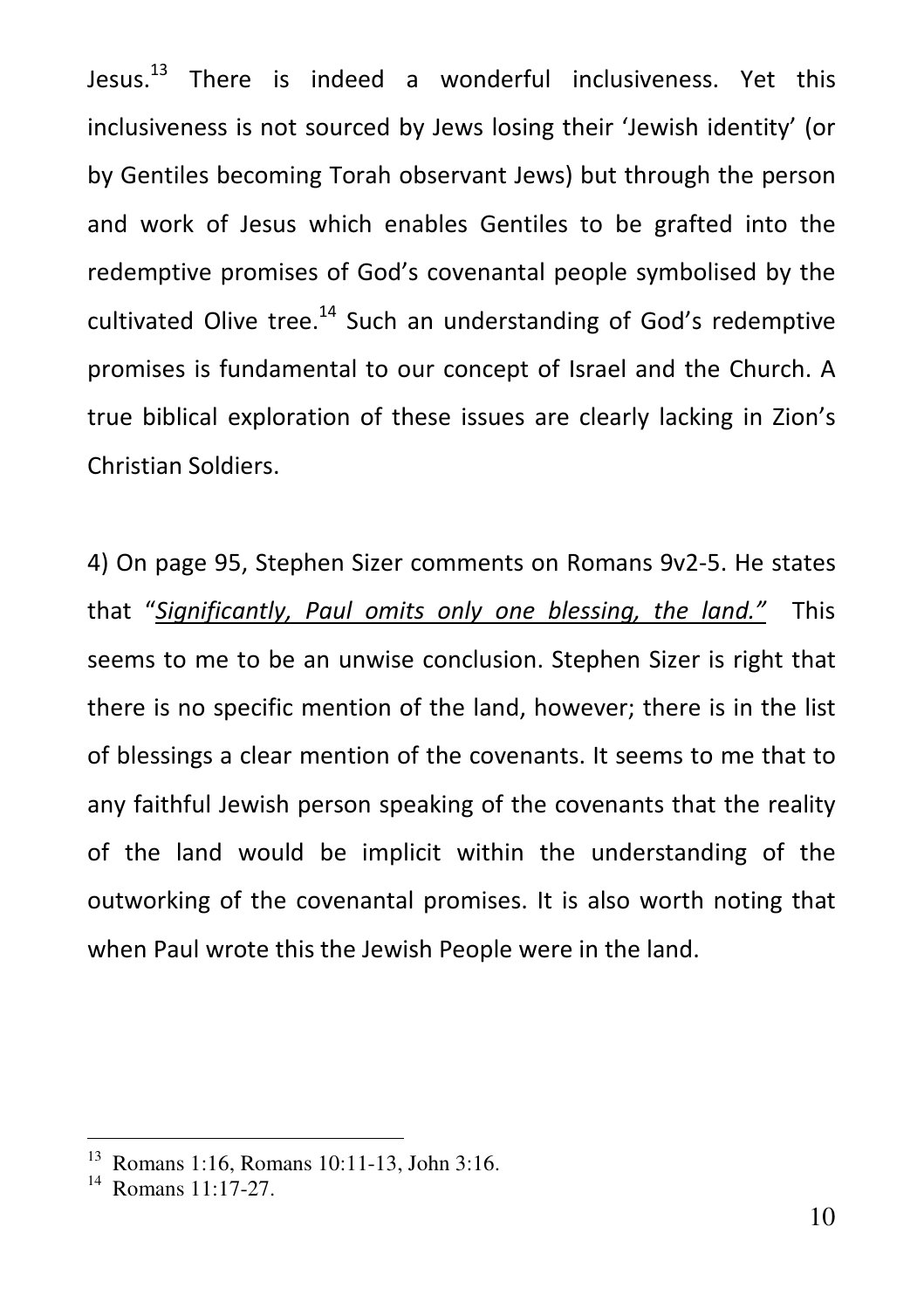5) On page 90.<sup>15</sup> Stephen Sizer focuses on Acts 1 v6-8. He presents his position by a reference to John Stott's<sup>16</sup> commentary. Stephen Sizer insists that Jesus refutes the mistaken notions implicit within the disciple's question. Again I think such a conclusion is false. The question is one of timing relating to the restoring of the Kingdom not about the concept of restoring the Kingdom itself. The text records that Jesus does not rebuke the disciples as recorded in Luke 24v25, but rather deals with the question as a valid question with valid assumptions, namely that Israel had a Kingdom, Israel had lost it, God had promised to restore it and Jesus as the risen Lord and Messiah has the power to deliver the promised restoration. The restoring of the Kingdom will take place, this has been set by the Father (v7) but the focus is now to be on the calling to be witnesses to risen Lord in and through the power of the Holy Spirit. It seems to me that the rest of the book of Acts is a commentary on the outworking of Acts 1v8.

<sup>&</sup>lt;sup>15</sup> See also page 27

<sup>16</sup> John Stott, *The Message of Acts.* Leicester, IVP, 1990.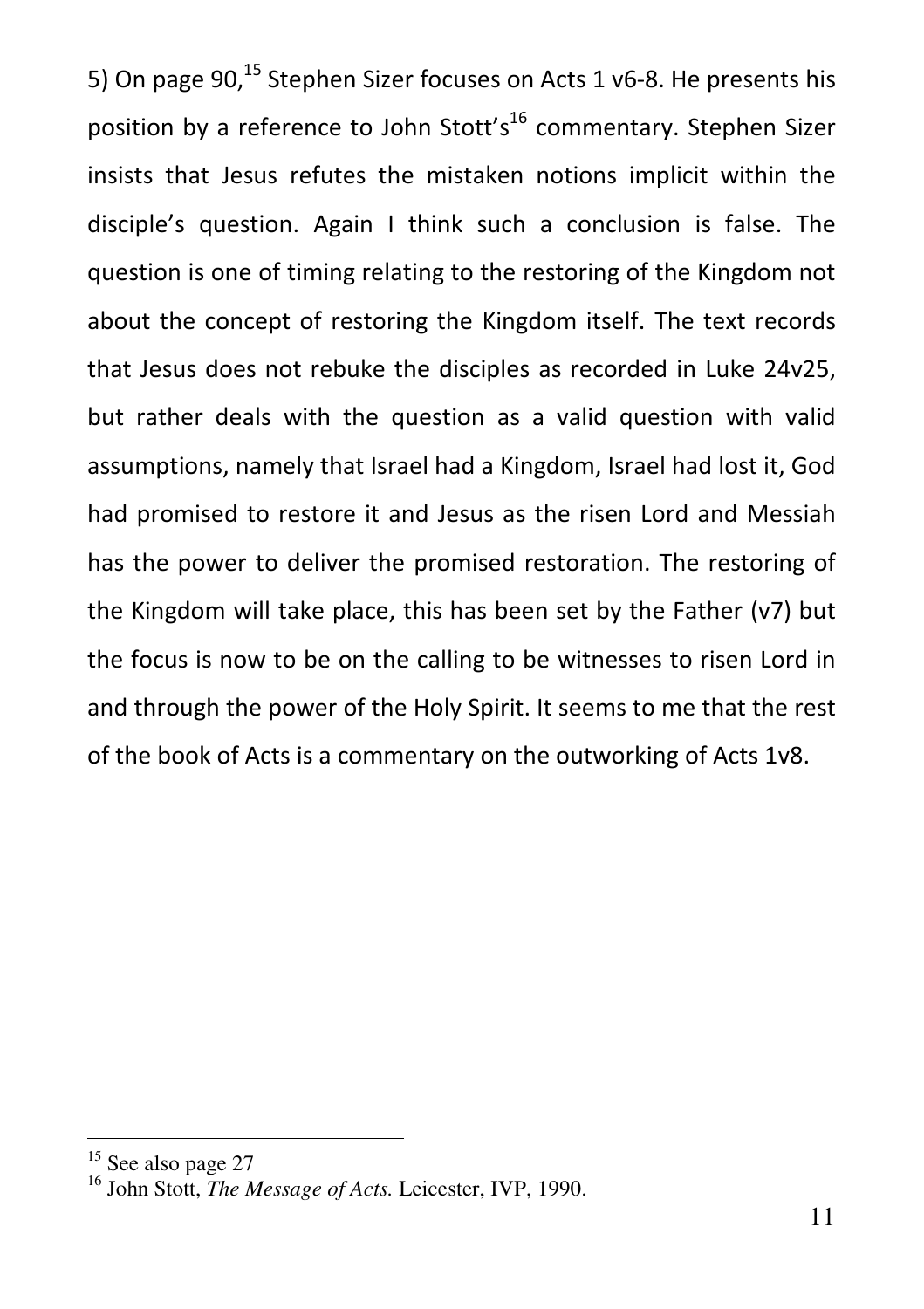### Some concluding general thoughts

-

The restoring of the Kingdom to Israel is in my understanding interwoven with God's restoring of all things (Acts 3v21). Christian Zionism must therefore have as its true goal the perspective of establishing God's Kingdom in the fullest sense. Therefore any Christian Zionist eschatology must be centred on the person and work of Jesus. This reality of the Kingdom which Jesus brings is the true source of hope and shalom for all people.<sup>17</sup> This restoring is rooted in the rich prophetic tradition which includes the promise of the land. In total, there are 109 occasions in the 'Old Testament'<sup>18</sup> in which the Land is described as a gift or promise to the Jewish People. On 35 of these occasions the context is a solemn oath made by God. Some of these promises link return and restoration, some have been partially or completed fulfilled under the return under Cyrus (Ezra/Nehemiah), but most are not in this category. Some of the promises may be conditional, but most are not. Some may be interpreted within an allegorical hermeneutical method, but in most cases a literal interpretation seems from the context to be the most

 $17$  This concept of Israel being blessed in order to be a blessing to others is at the heart of the mandate in Genesis 12:3. It is of interest that in Stephen Sizer's earlier book "*Christian Zionism: Road Map to Armageddon"* he explores (p147) this text but interprets it in a somewhat obtuse manner.

 $18$  Some questions have been raised relating to why there is so little mention of returning to the land in the New Testament texts. I found David Pawson's teaching helpful on this point. His argument is that while the bulk (if not all) of the New Testaments was being written, many Jewish people were still in the land. The argument is based on the view that most of the NT predates the fall of Jerusalem in 70 CE. The final expulsion of Jews from the land took place around 135 CE.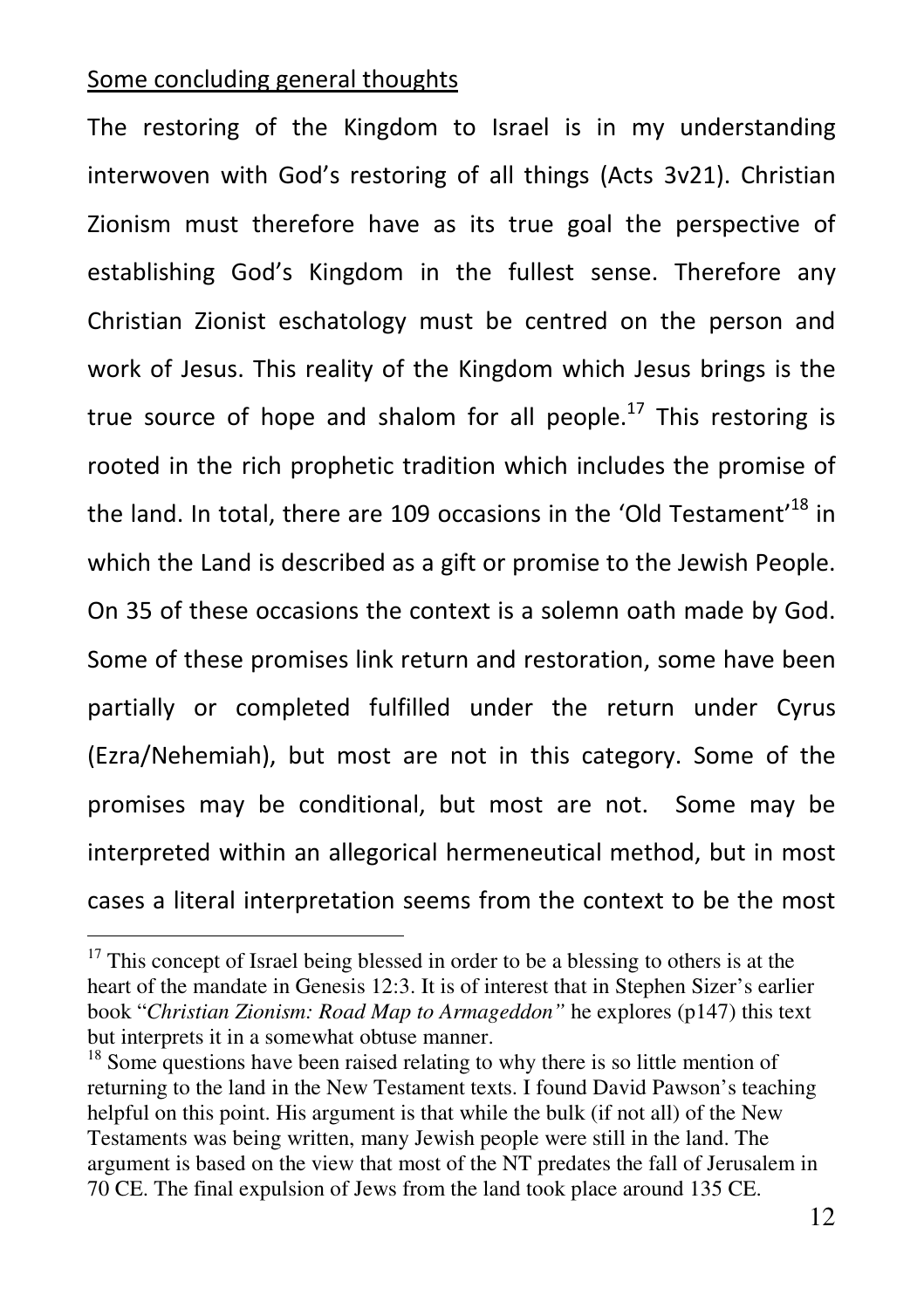appropriate. Jesus himself spoke about the gathering and scattering of Israel.<sup>19</sup> He spoke of His return as being a time when Israel will look upon the one whom they have pierced.<sup>20</sup> The scripture also speaks about the place of Christ's return<sup>21</sup> and of God's purposes flowing from Jerusalem and of all Israel being saved! $^{22}$ 

In the light of the vast amount of Biblical teaching it seems at the very least to be sound Biblical reasoning to believe that 1) God's character is verifiable in history. 2) The modern day ingathering of the Jewish People to the Land of Israel is to be understood as a fulfilment of some key scriptures and 3) In the light of the scriptures the land of Israel and the Jewish People clearly have a distinctive role within the on-going purposes and promises of God.

In order to faithfully respond to these purposes of God, Christians are not called to stand uncritically with Israel, but to stand as a critical friend who prays and works for peace<sup>23</sup> with justice and who prays and works for Israel's restoration and salvation<sup>24</sup> believing that the God of Israel is faithful and out of this faithfulness he calls Israel to

<sup>19</sup> Luke 21:23-28.

 $20$  Zechariah 12:10

 $21$  Zechariah 14:3

<sup>22</sup> Romans 11:26

<sup>23</sup> Isaiah 62:6-7, Psalm 122:6

 $24$  Romans  $10 \cdot 1$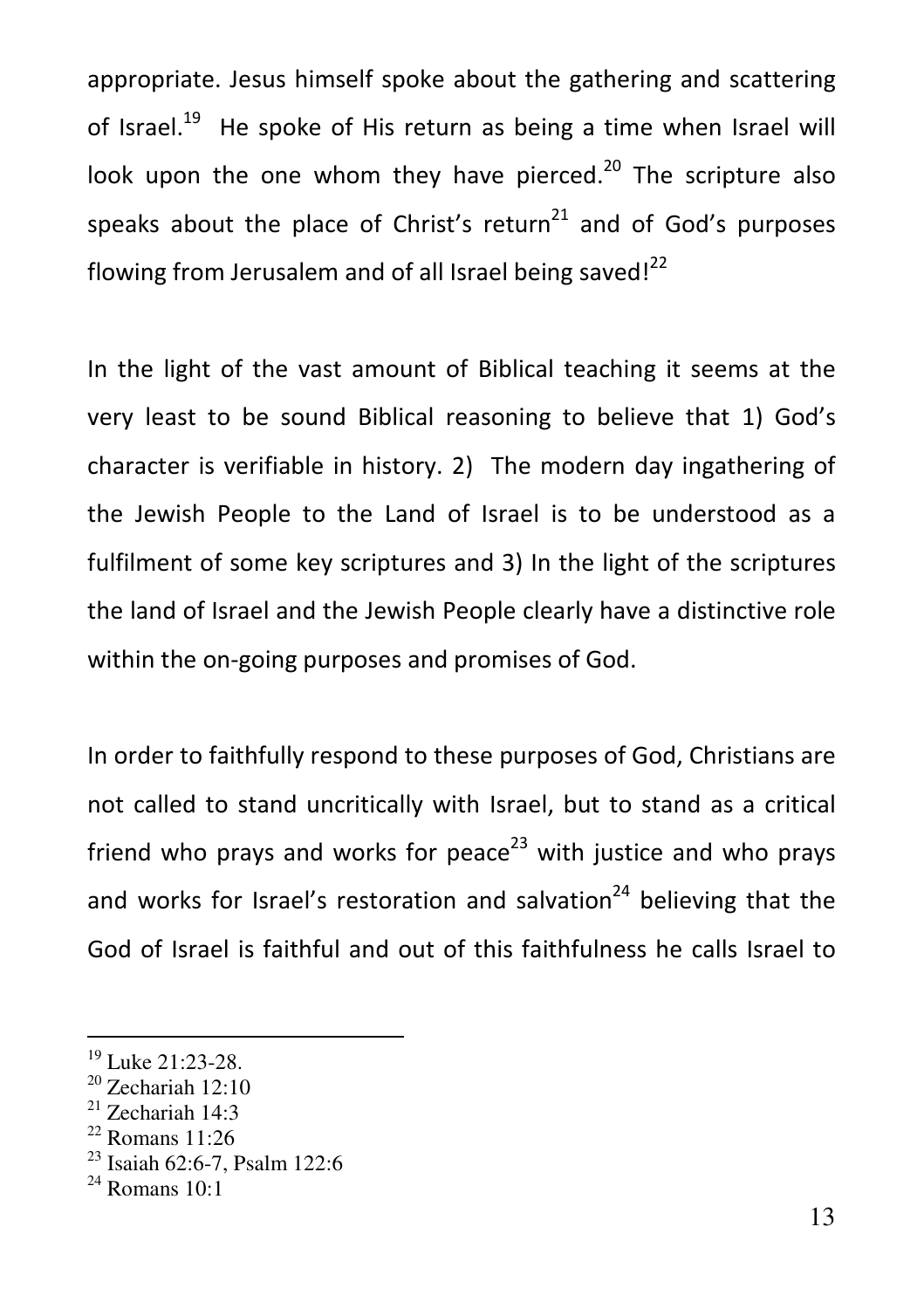her Messiah - the Lion of Judah<sup>25</sup> and the only Saviour of all—who died, who rose and who will return- to rule and judge.

<sup>-</sup> $25$  Revelation 5:5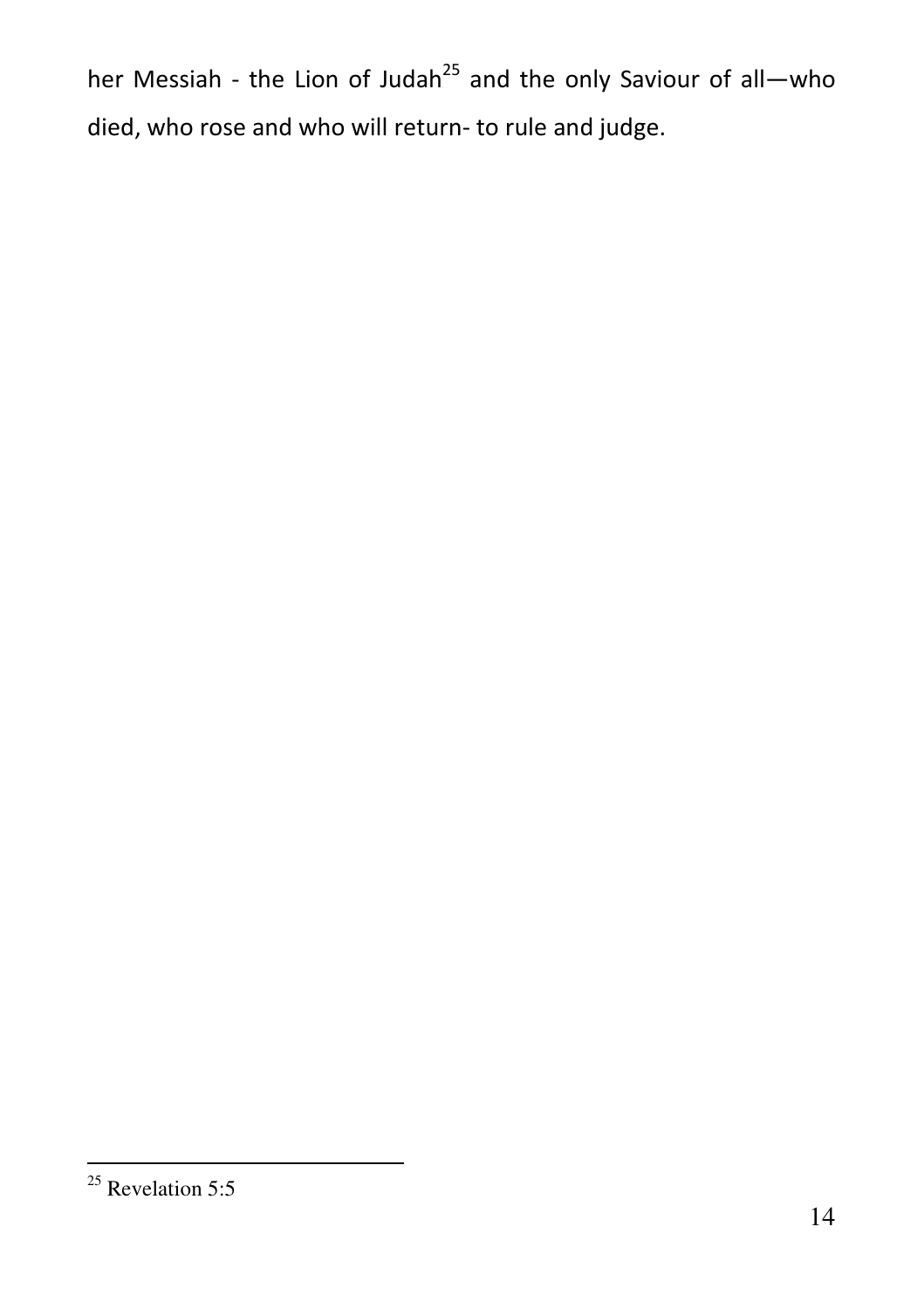# Concluding principles for Christian Zionism

In the context of the above concluding thoughts, I would understand that those Christians who welcome the term 'Christian Zionists' must endeavour to follow the following five principles.

1) Christian Zionist thinking must always be addressed through the hermeneutical lens of the key focus of the New Testament which is the person and work of Jesus. By seeking to do this there is the commitment to see the all-sufficiency of Jesus in terms of the salvation of all people.

2) Christian Zionists must not in any way reinforce the current rejection of Jesus as Messiah which is sadly the current prevailing view of the majority of Jewish people, both in Israel and the Diaspora.

3) Christian Zionists must not invalidate or bypass the work of the church. This should include both a commitment to fellow believers in Israel (and the region) and a personal commitment to the life and witness of a local church community.

4) Christian Zionists must not treat Jews in Israel as the only (or most important) Jews.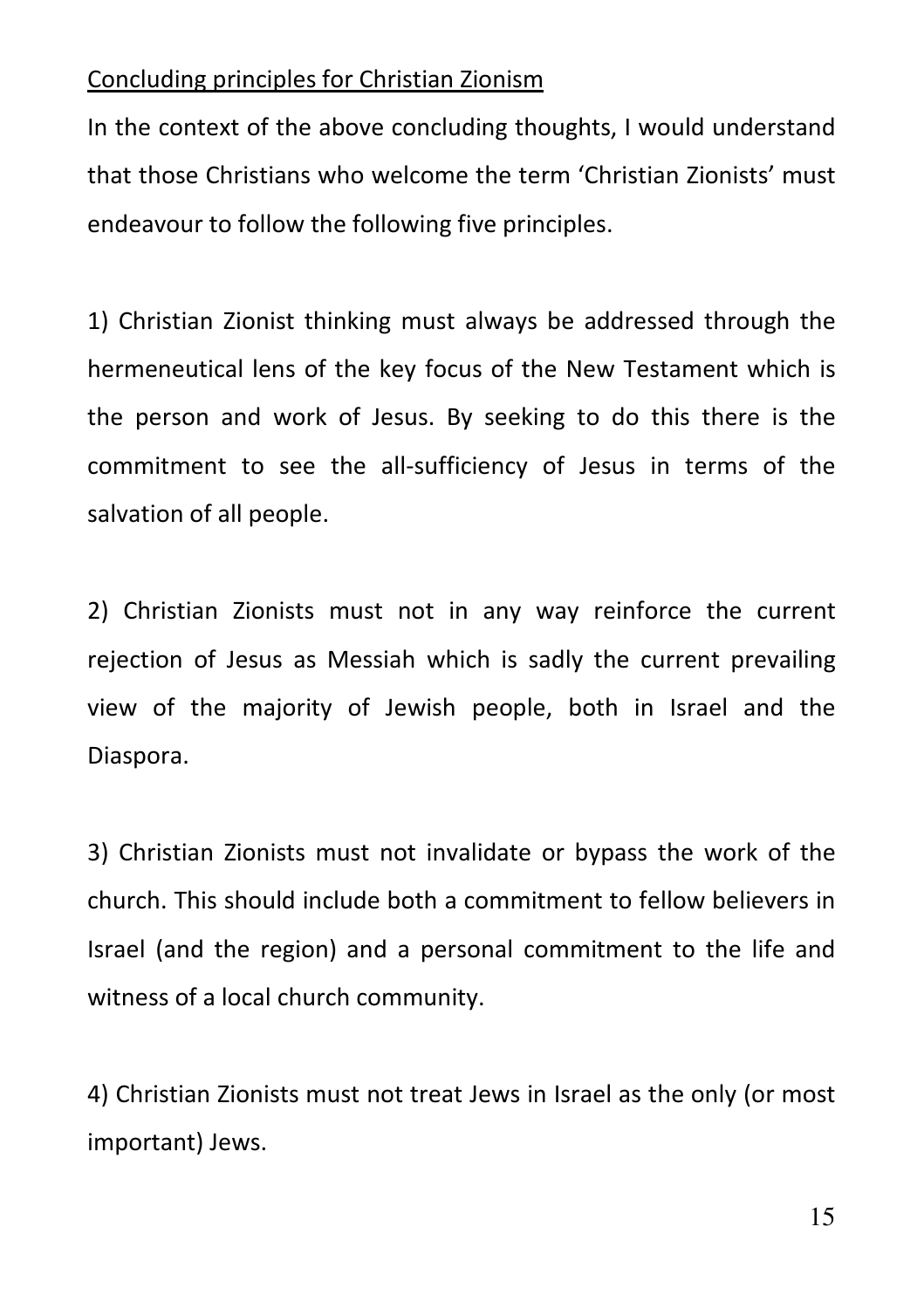5) Christian Zionists must be advocates for peace and justice.

In it my conviction that a Christian Zionism which follows these principles will not only be able to refute the presuppositions, arguments and agendas of Stephen Sizer, Sabeel and many others but will be able to offer to the wider church community a faithful model of engagement with the Bible, Israel and God's redemptive purposes and promises for the world. Such a model is vitally needed! Without such a model God's character of loving faithfulness both to the Jewish people and to the church will be severely undermined.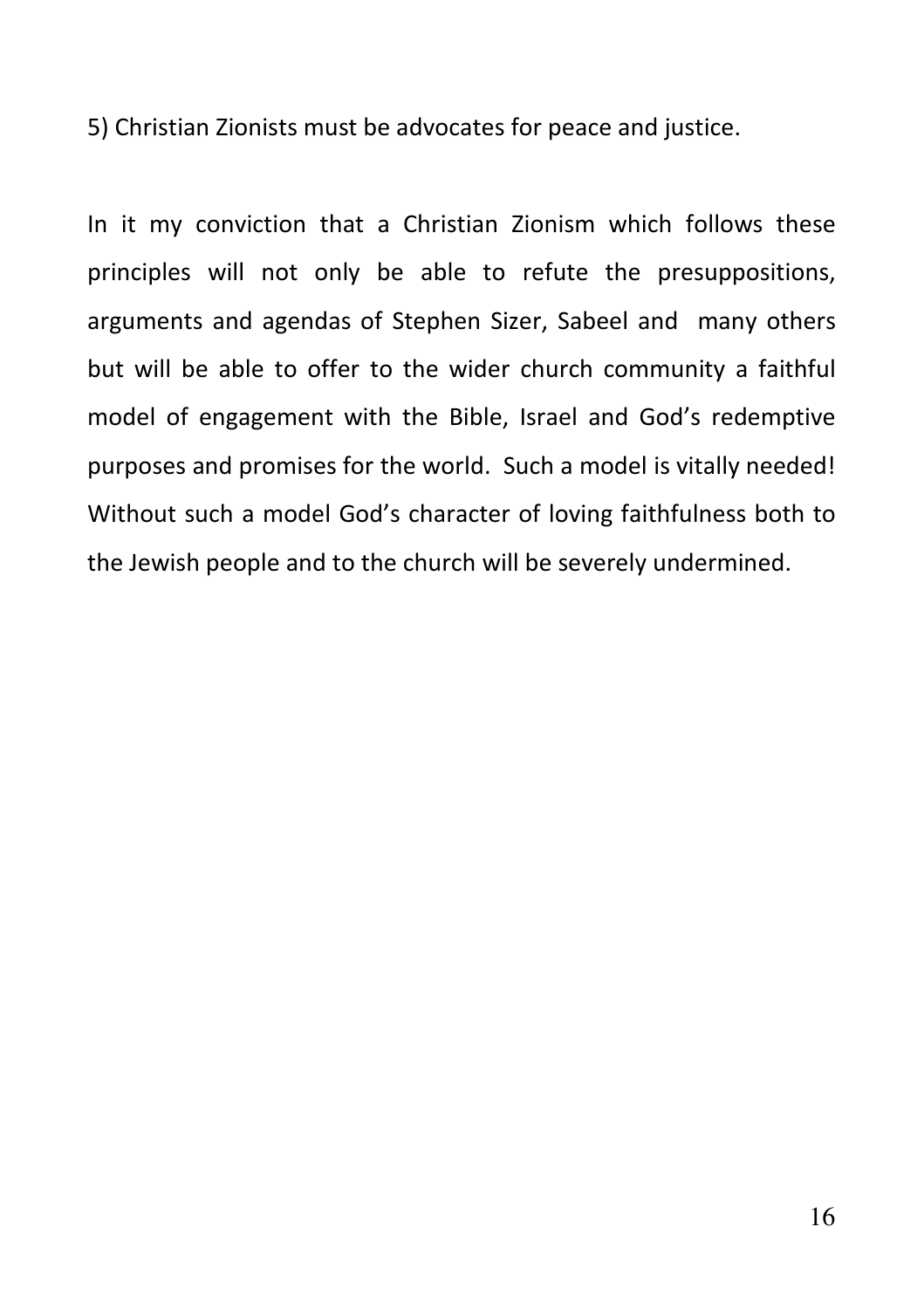

This issue, #3 August 2008

Copyright (c) Alex Jacob 2008. The right of the Alex Jacob to be identified as the authorof this work has been asserted by him in accordance with the Copyright. Design and Patents Act 1988.

All rights reserved.

No part of this publication may be reproduced or transmitted in any form or by any means, electronic or mechanical, including photocopy, recording, or any information storage and retrieval system. without permission in writing from the publisher.

Editorial Team (this issue):

Alex Jacob, Ray Lockhart & David Scott

Concept & Design: David Scott CMJ 2008

Printed through: A-Tec. Broxbourne. England